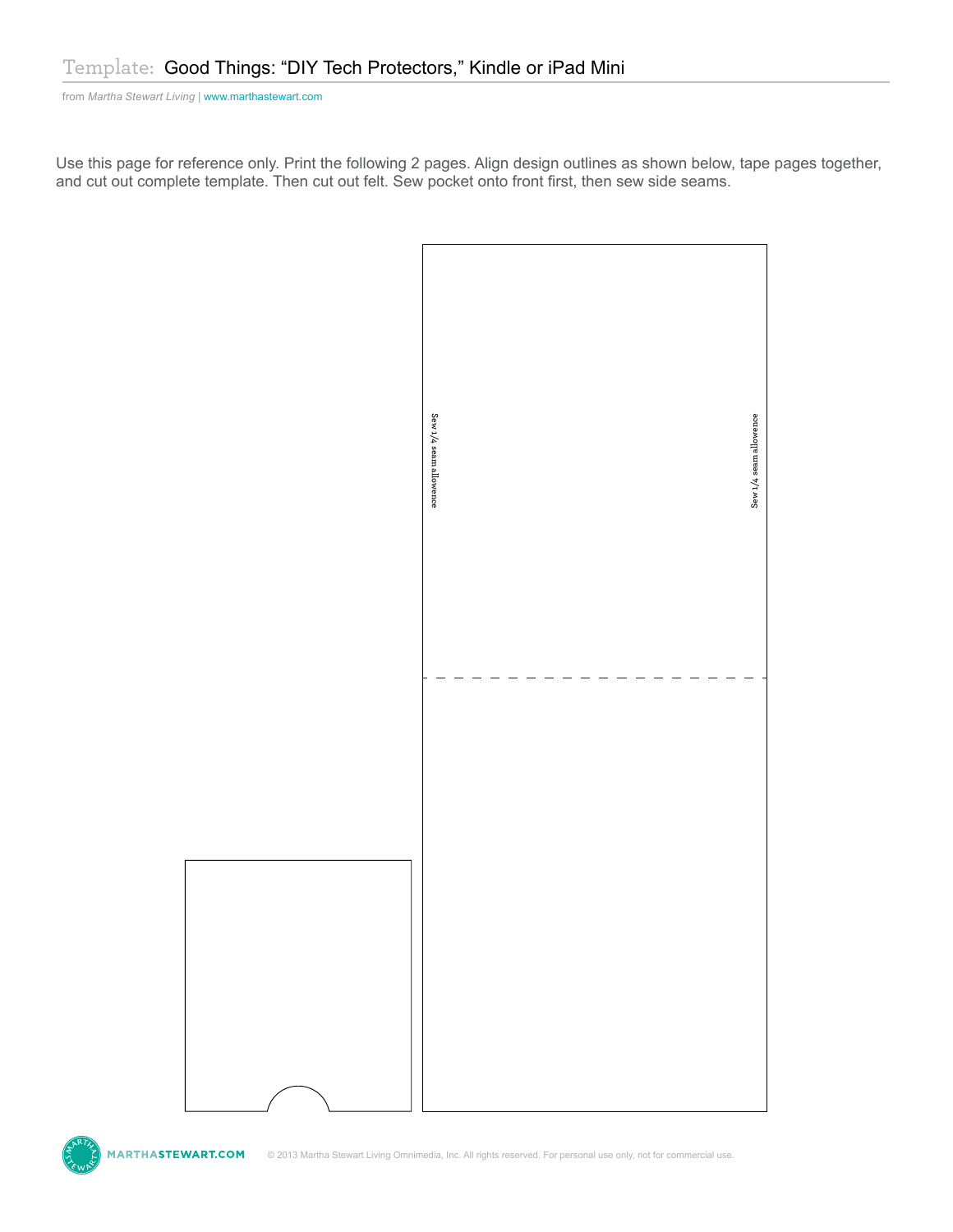**SOUB MORE WEBS 5/T WBS 100 ALL SEAR ARE SEXT WON'T APPEAR ON YOUR PDF PRINTOUT.** 

Template: **Good Things: "DIY Tech Protectors," Kindle or iPad Mini**<br>ten teams absent thing I awais that because come<br>of 2<br>**Sew 1/4 seem allowence**<br>Nort worker this TCN work APPCM on your or iPad The Template and the protec

from *Martha Stewart Living* | www.marthastewart.com

**1 of 2**

Sew 1/4 seam allowence